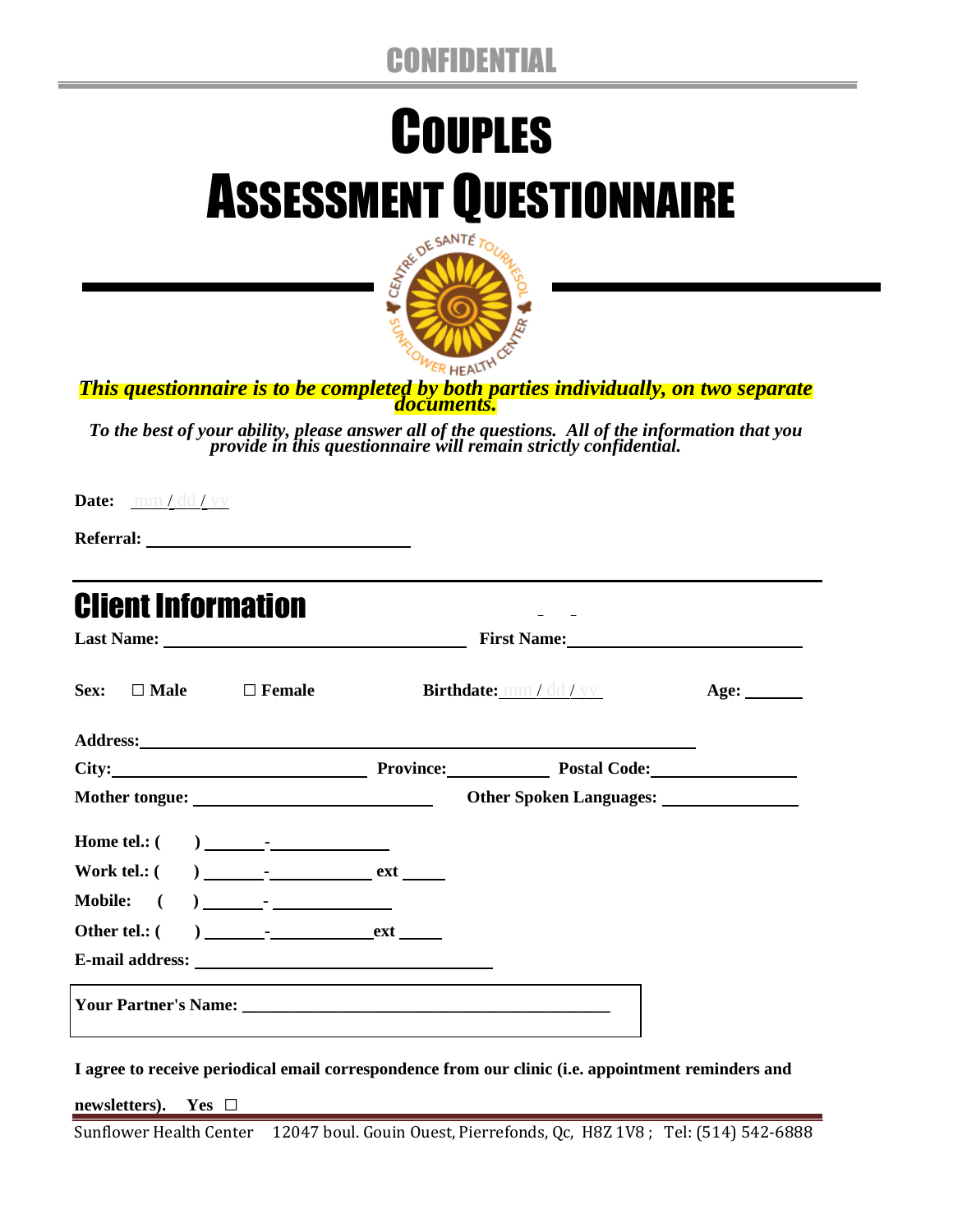# Presenting Problems

**In your opinion, what are the reasons you are consulting as a couple at this time?** 

*Describe in as much detail as possible the issues you have with your partner, when they began etc...*

*What do you expect out of this therapy? What are your goals?*

Sunflower Health Center 12047 boul. Gouin Ouest, Pierrefonds, Qc, H8Z 1V8 ; Tel: (514) 542-6888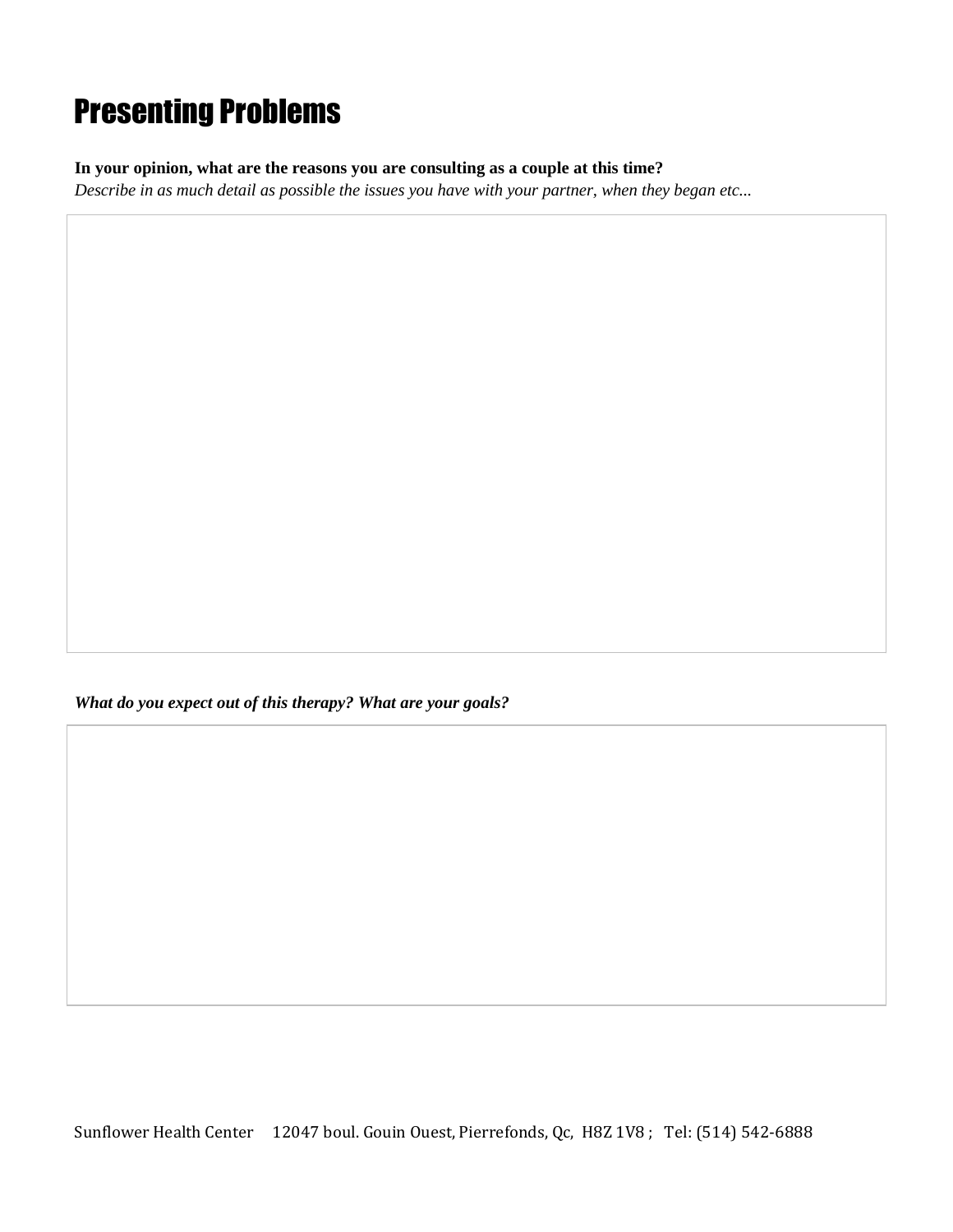## History of your current relationship

**How long have you and your partner been together? \_\_\_\_\_\_\_\_\_\_\_**

**What are your living arrangements?** 

**What was the very beginning of your relationship like? How long did this phase last?**

**What initially attracted you to your partner?** 

**What are the things you like most about your relationship? What are your sources of pleasure as a couple?**

**What are the top 3 things you wish to change in your relationship? When do you feel most frustrated in your relationship?**

**In what important ways are the two of you similar? Different? What do the two of you share in common?**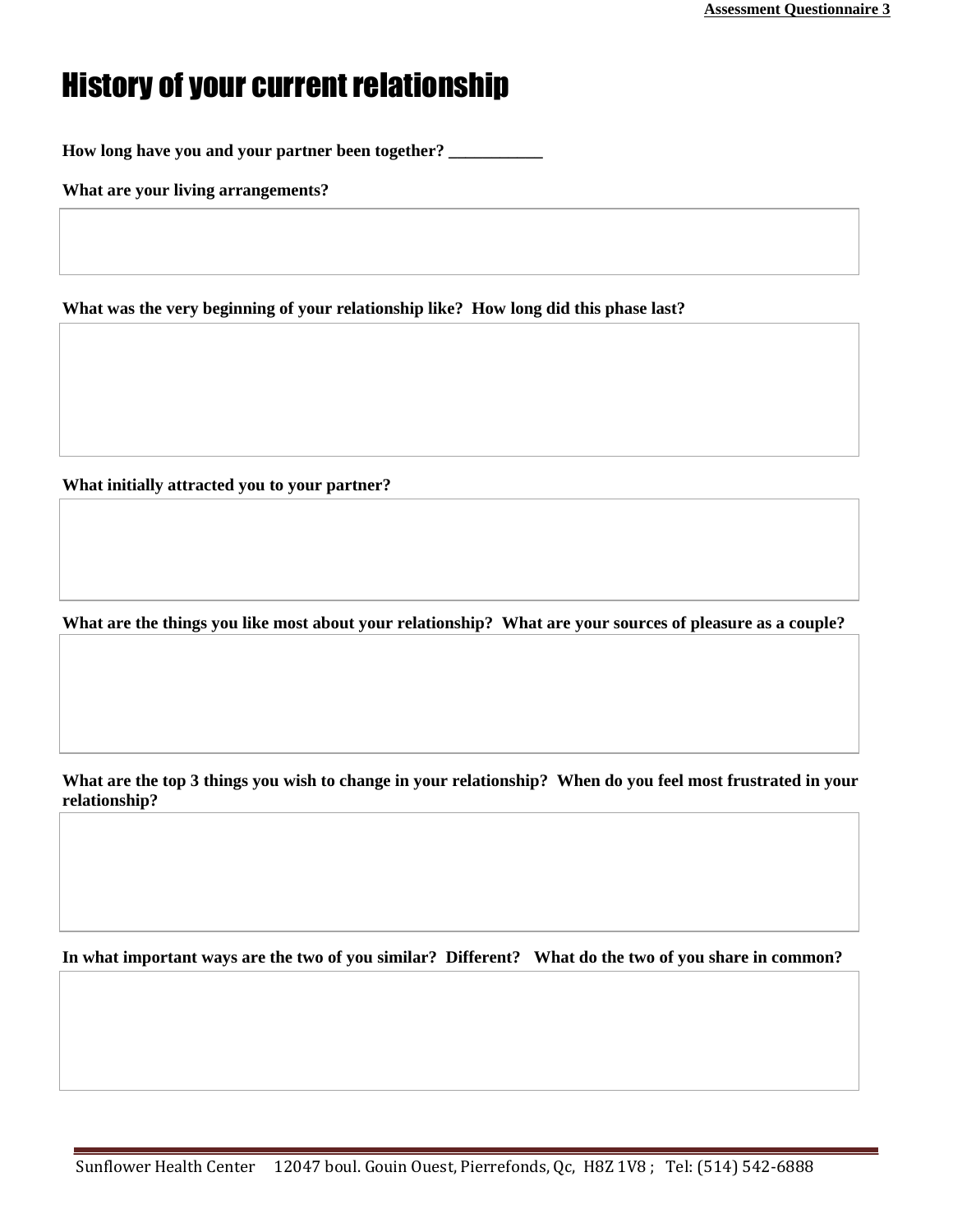**Have you had therapy or couple's counselling in the past? If so, when? Explain what was helpful and what was not.** 

**Percentage committed to staying in your relationship : \_\_\_\_\_\_**

**What traits do you appreciate in your partner?**

**What traits do you think your partner appreciates in you?**

**Do you feel supported by your partner. If so, how and when?**

**Do you feel that you provide your partner with support or encouragement? How?**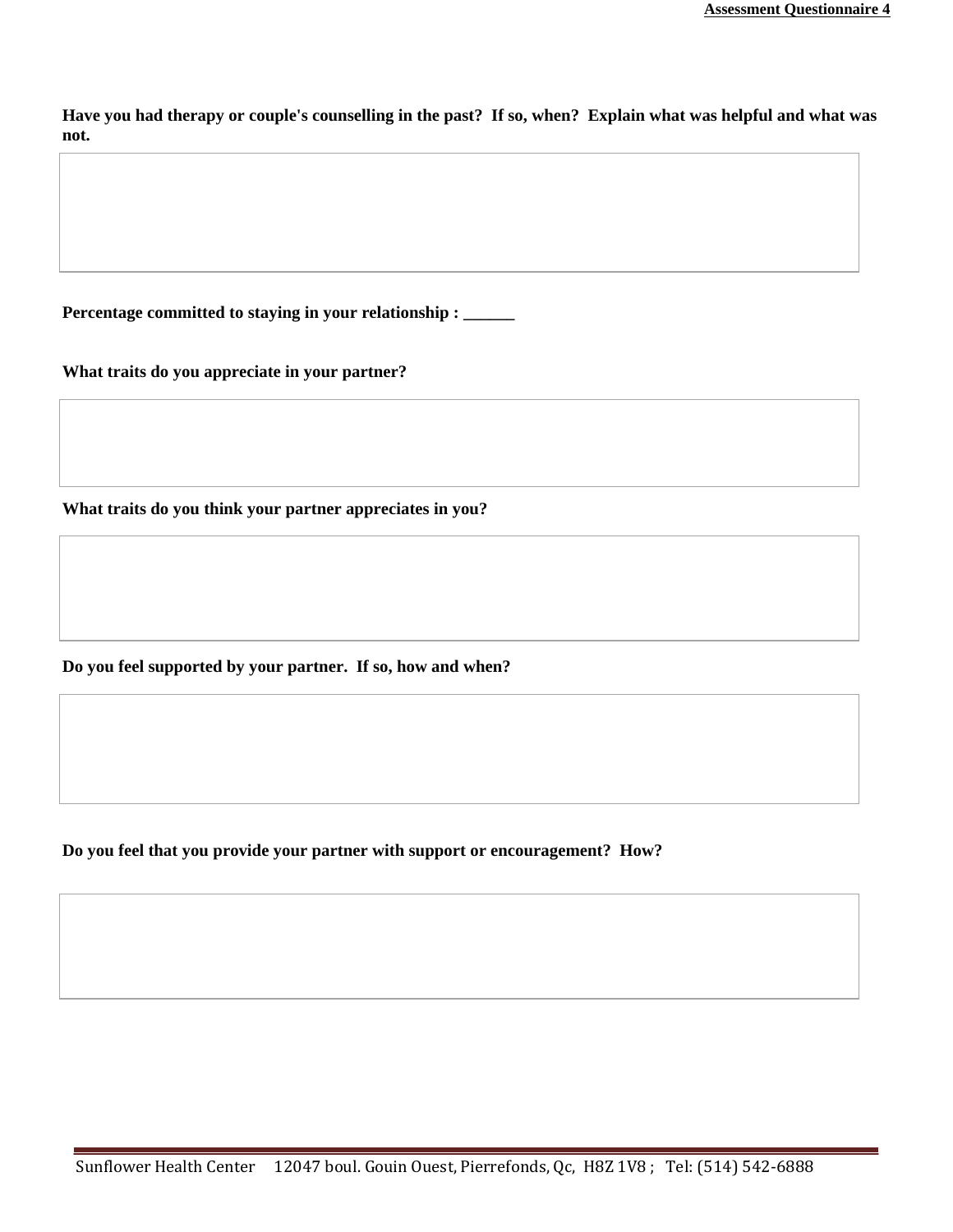## Relationships/Family History

 **How would you describe the home in which you were raised?** 

#### **Describe your relationship with your mother.**

A) As a child:

B) Present time:

#### **Describe your relationship with your father.**

A) As a child:

B) Present time:

#### **Describe your parent's relationship to each other.**

A) Growing up:

B) Present time:

#### **Describe your relationship with your children (if applicable).**

| <b>Name</b> | Age | Rate 1 to 10 | Quality |
|-------------|-----|--------------|---------|
|             |     |              |         |
|             |     |              |         |
|             |     |              |         |
|             |     |              |         |

**Describe your relationship with your siblings (if applicable).**

| <b>Name</b> | Age | Rate 1 to 10 | <b>Ouality</b> |
|-------------|-----|--------------|----------------|
|             |     |              |                |
|             |     |              |                |
|             |     |              |                |
|             |     |              |                |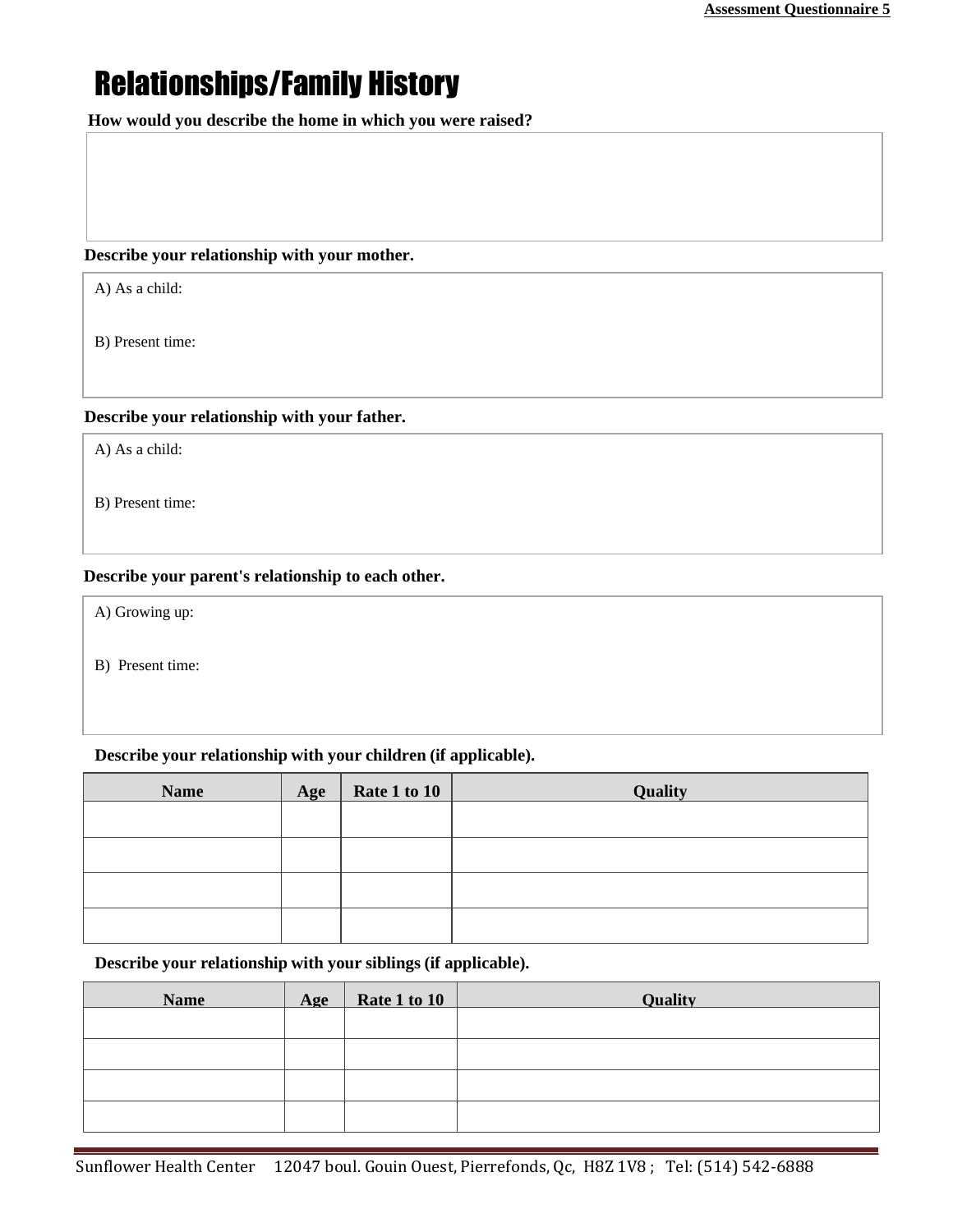### Handling conflicts

**Our fights and arguments are very destructive to our relationship Y N**

**How often do you argue?** 

**What do you most often argue about ?** 

**What do you do when you are angry? What does your partner do?** 

**How long do you stay mad at each other? Who is the first to attempt to make things better? How do you resolve conflict?**

**Describe your most recent argument. How did it start? How did it end?**

**Do you ever feel like leaving your partner? Y N**

**Have there been any incidents of physical violence or threat of violence? If yes, describe.**

**Do you or your partner have difficulties with alcohol or substance abuse? If yes, describe.**

**Has there been any infidelity in your relationship? If yes, describe.**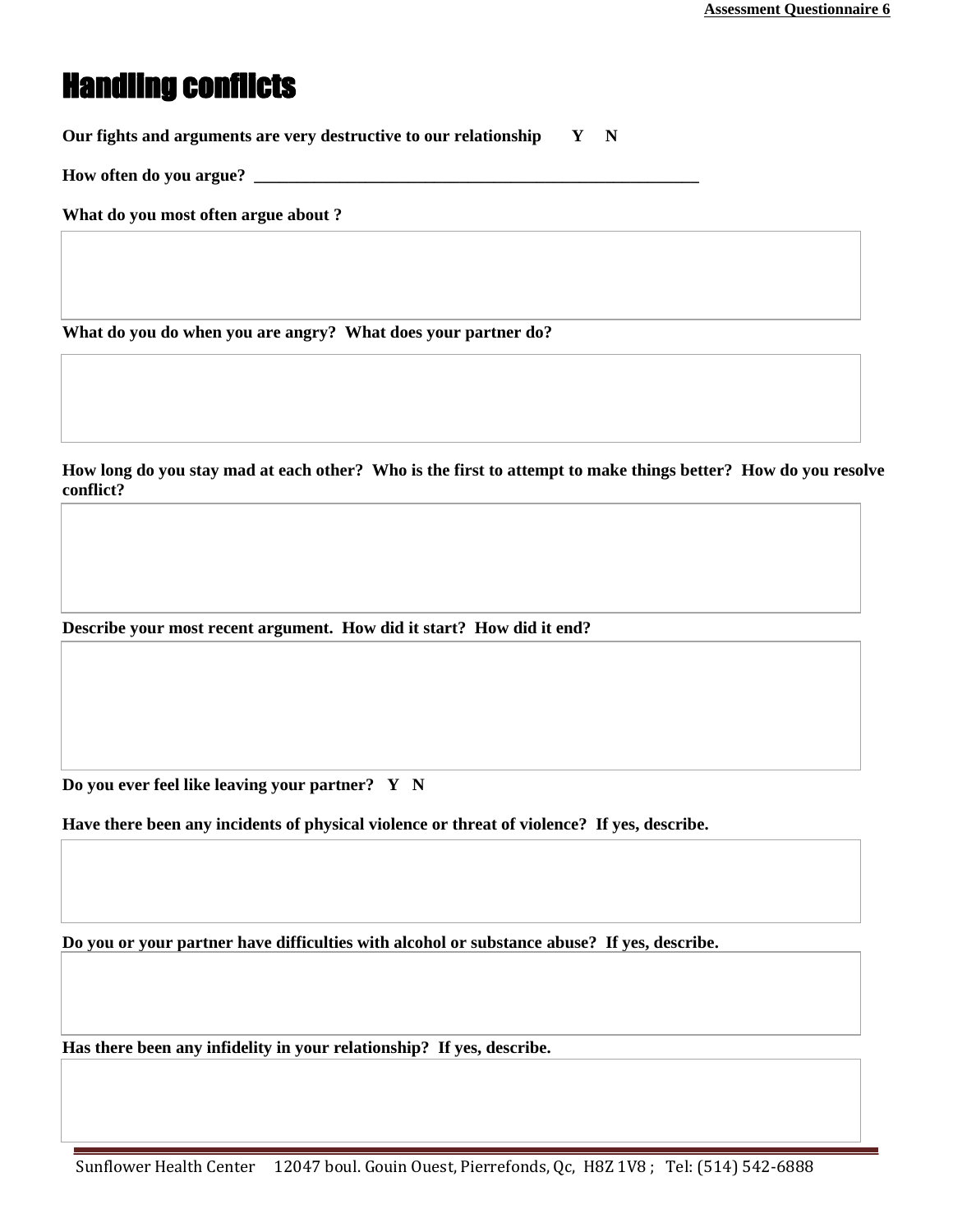## **Intimacy**

| Are you sexually active with your partner? Y N |                                                                                        |  |                        |  |  |  |  |  |           |
|------------------------------------------------|----------------------------------------------------------------------------------------|--|------------------------|--|--|--|--|--|-----------|
|                                                | How satisfied are you with your sex life with your partner?                            |  |                        |  |  |  |  |  |           |
|                                                |                                                                                        |  | 0 1 2 3 4 5 6 7 8 9    |  |  |  |  |  | <b>10</b> |
|                                                | <b>Completely Satisfied</b><br><b>Completely Unsatisfied</b>                           |  |                        |  |  |  |  |  |           |
|                                                |                                                                                        |  |                        |  |  |  |  |  |           |
|                                                | Do you communicate well? Y N                                                           |  |                        |  |  |  |  |  |           |
|                                                | How open are you in expressing your innermost thoughts and feelings with your partner? |  |                        |  |  |  |  |  |           |
|                                                |                                                                                        |  | 0 1 2 3 4 5 6 7 8 9 10 |  |  |  |  |  |           |
|                                                | <b>Totally Closed</b><br><b>Totally Open</b>                                           |  |                        |  |  |  |  |  |           |
|                                                | How connected do you feel to your partner?                                             |  |                        |  |  |  |  |  |           |
|                                                |                                                                                        |  | 0 1 2 3 4 5 6 7 8 9    |  |  |  |  |  | 10        |
|                                                | <b>Completely Attached</b><br><b>Completely Separate</b>                               |  |                        |  |  |  |  |  |           |

## **Social**

**List some social activities you engage in as a couple.**

| <b>Social Activity</b> | Frequency | <b>Comments</b> |
|------------------------|-----------|-----------------|
|                        |           |                 |
|                        |           |                 |
|                        |           |                 |
|                        |           |                 |

**What social activity do you enjoy the most together?**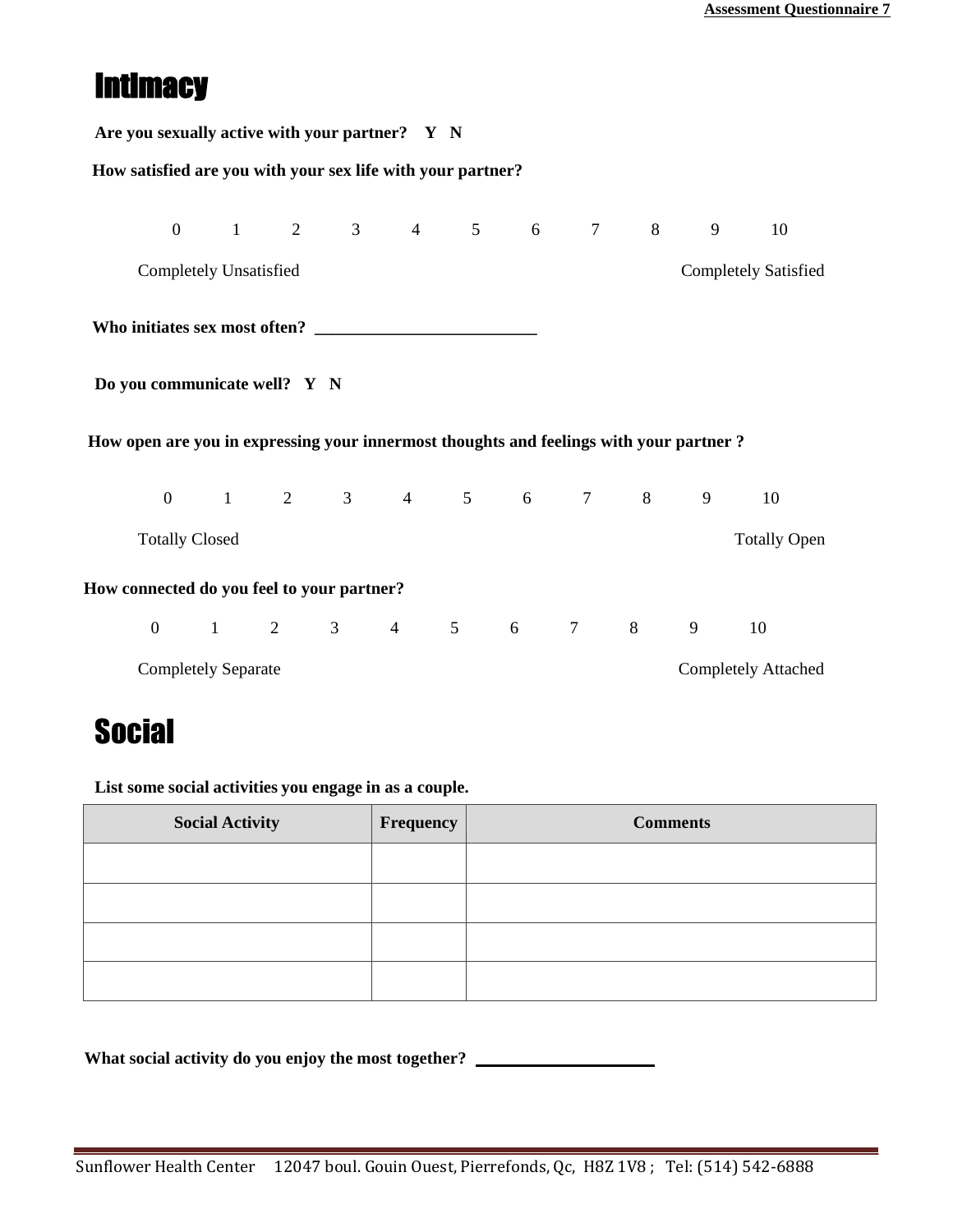**How comfortable are you doing activities away from your partner? How comfortable are you with your partner spending time away from you?**

 **Do you confide in a special person outside of your relationship? If so, who? Describe your relationship.**

**Name your joint commitments to goals, projects, work etc.**

## **Other**

**Is there anything else you feel is important to share right now?**